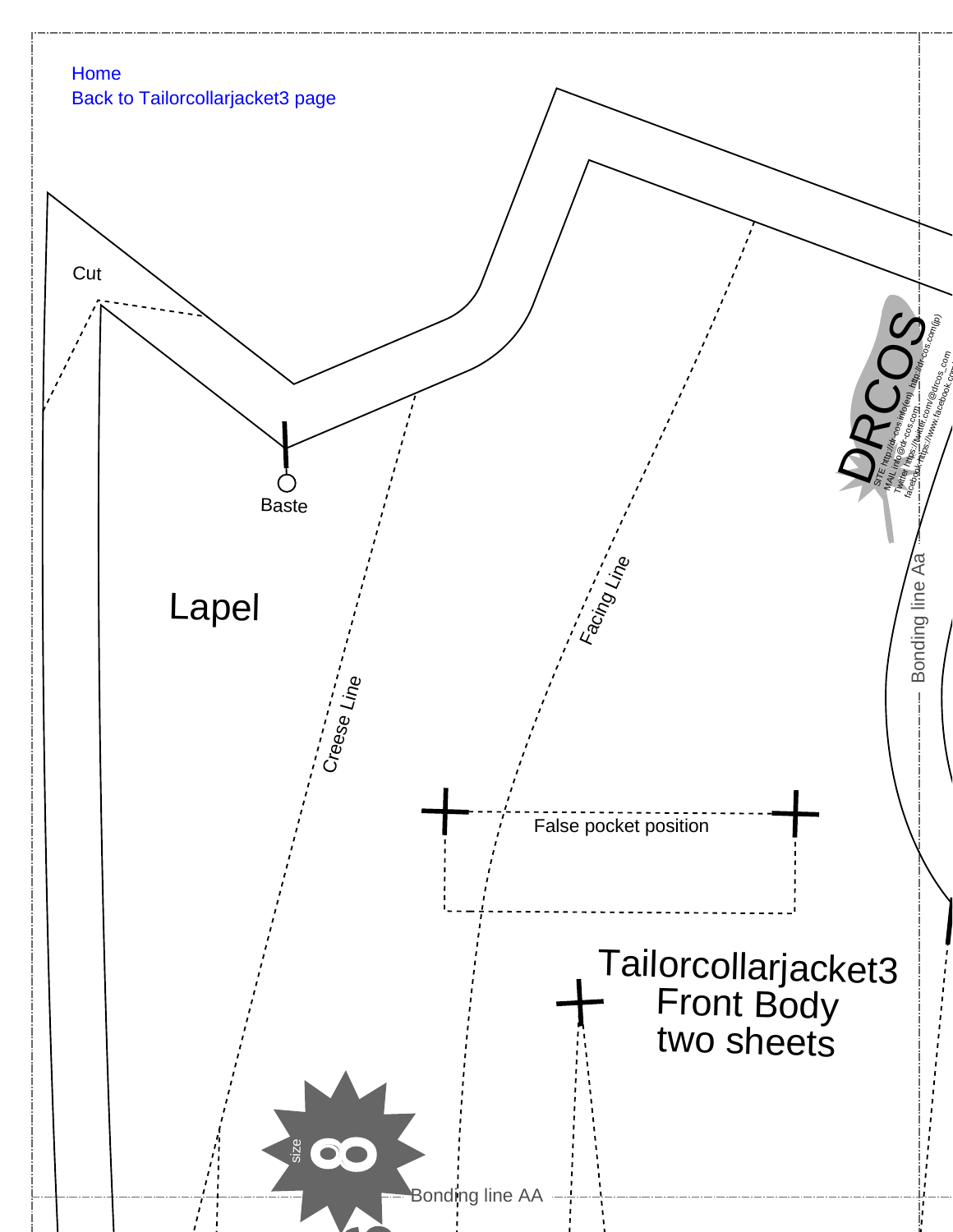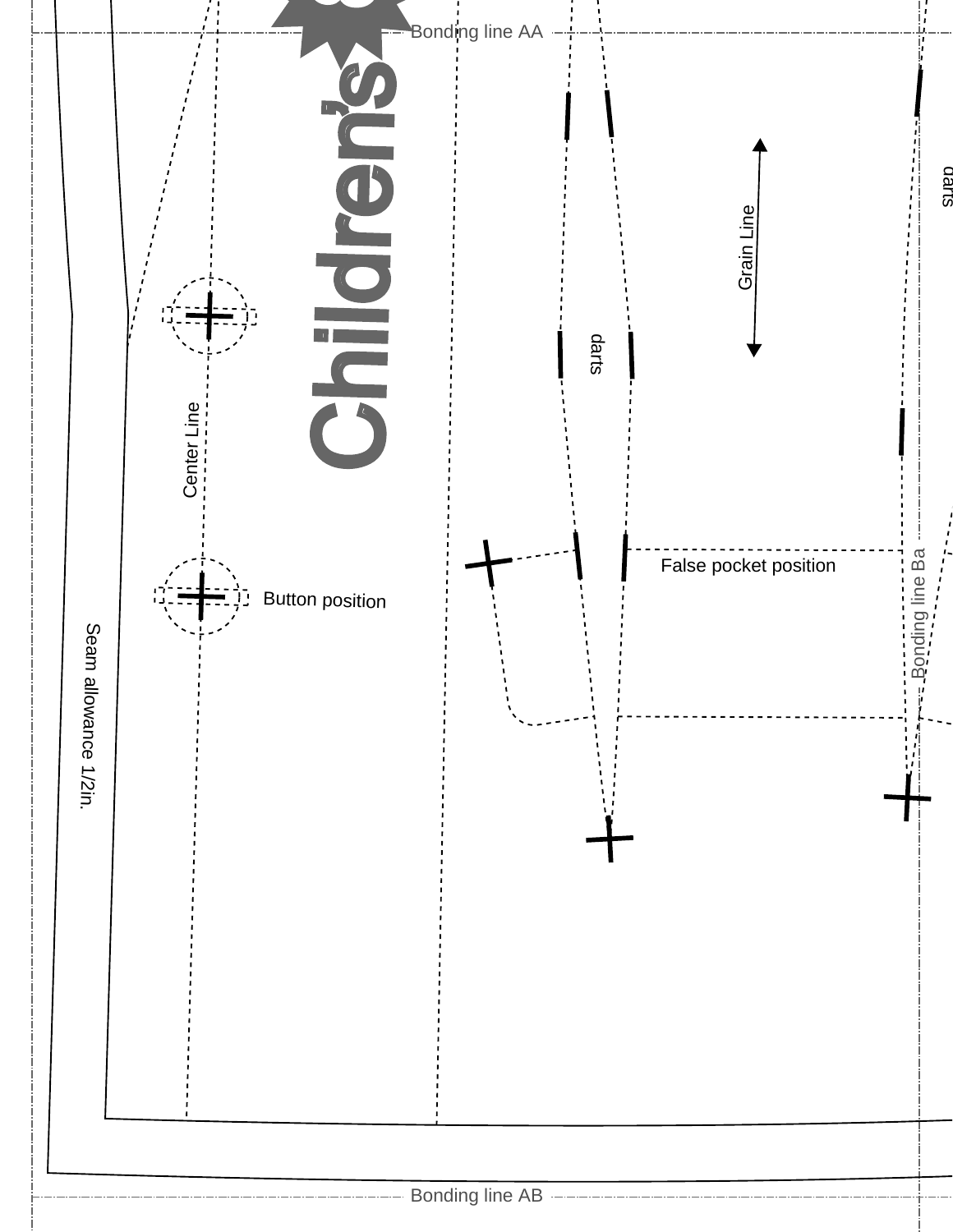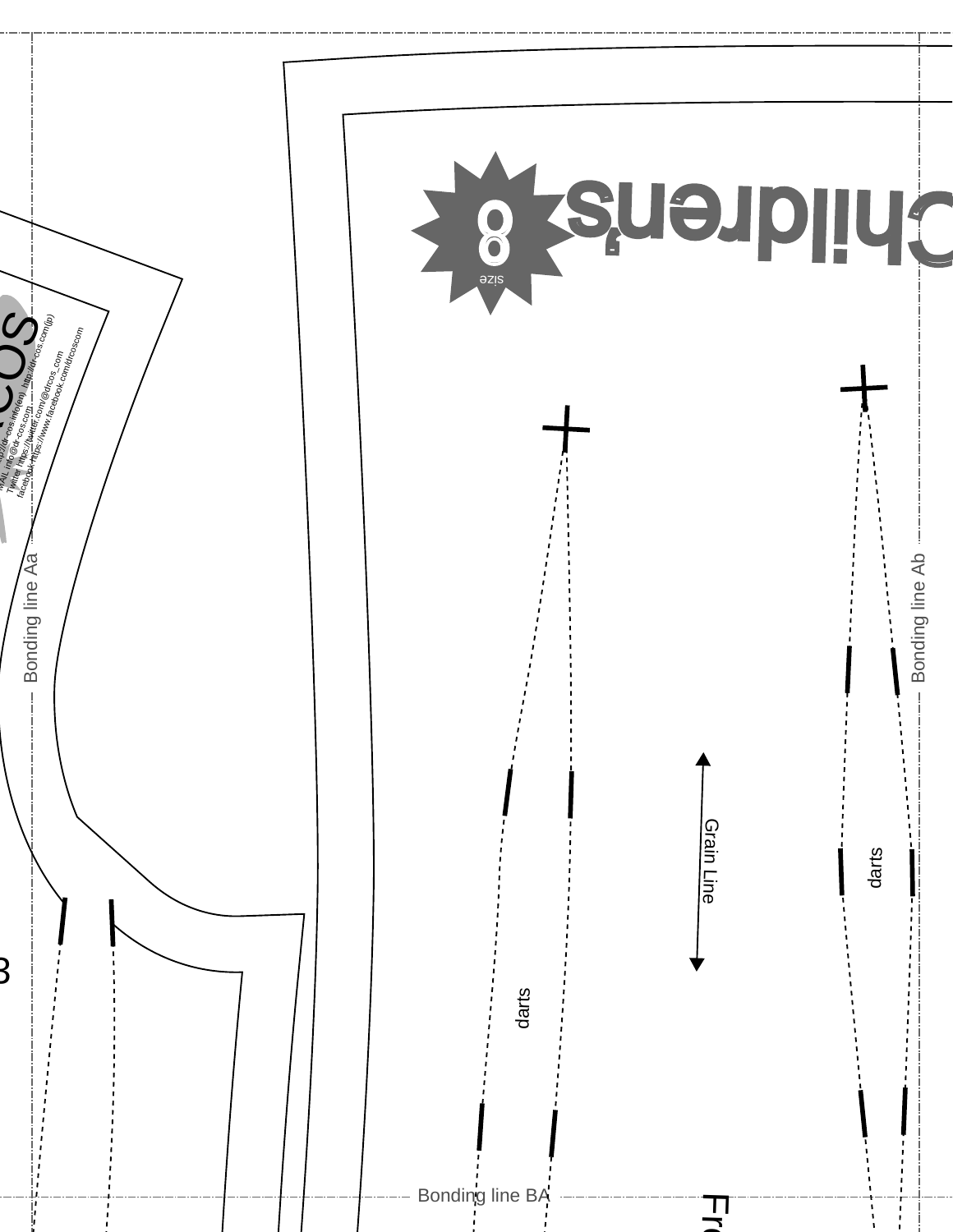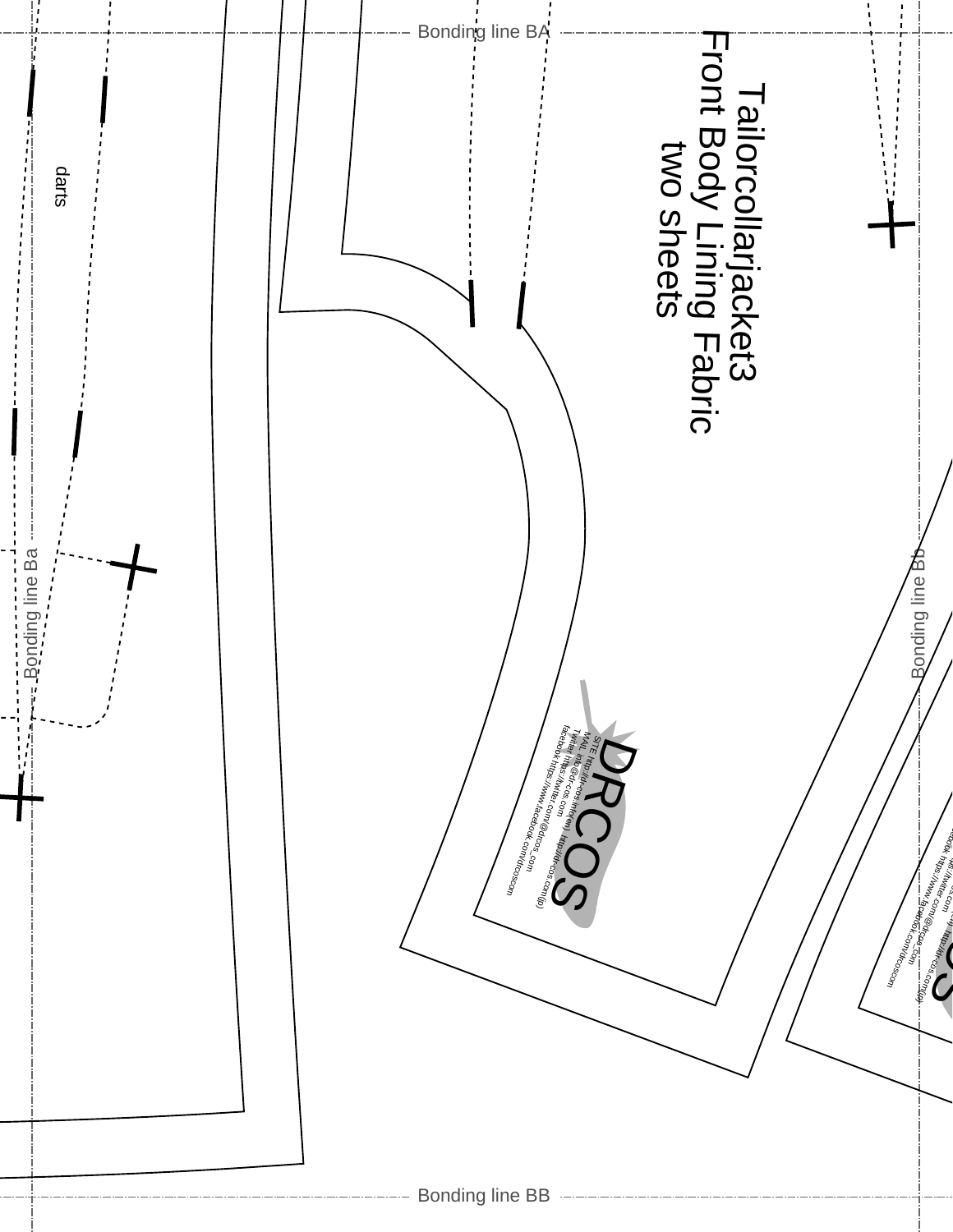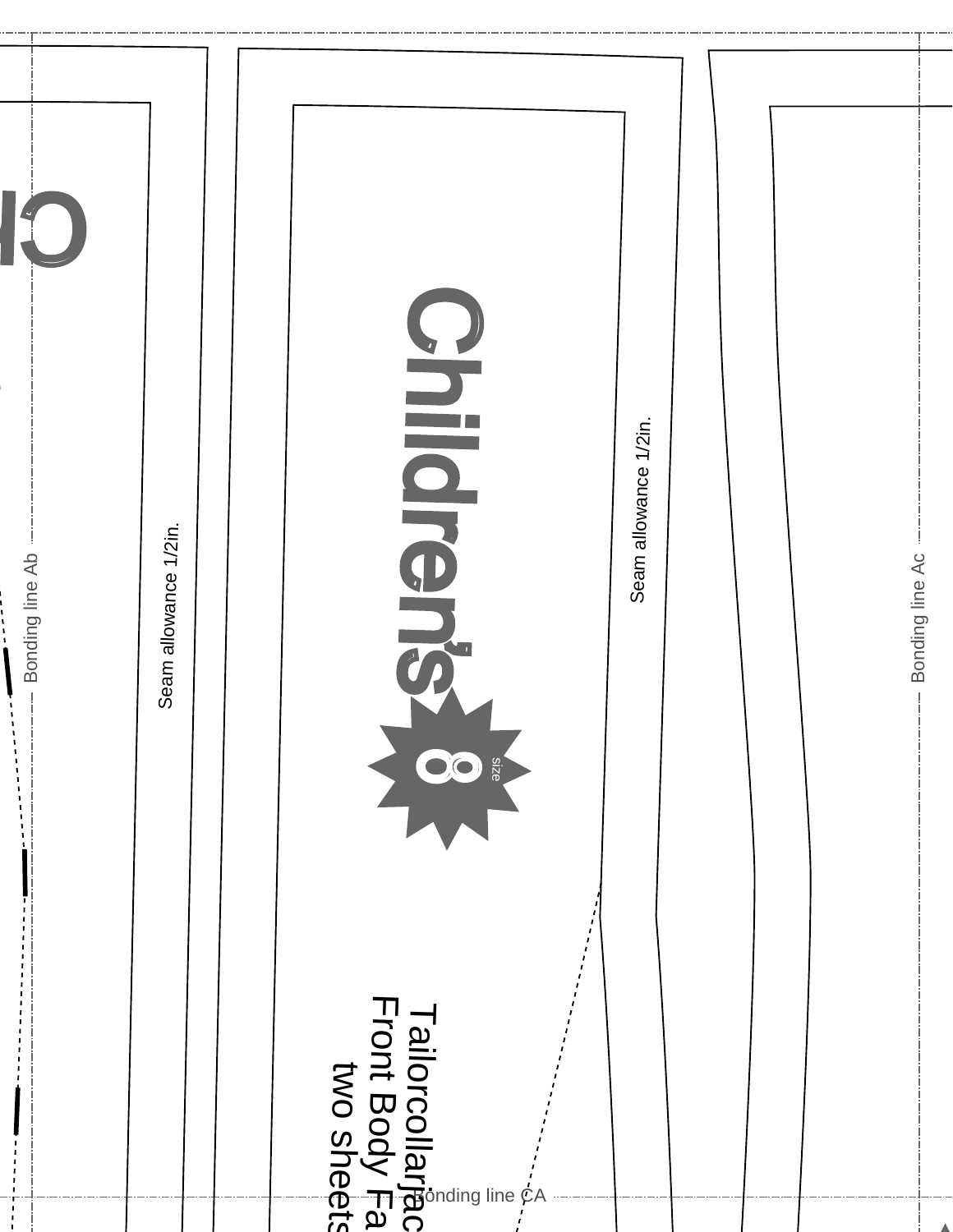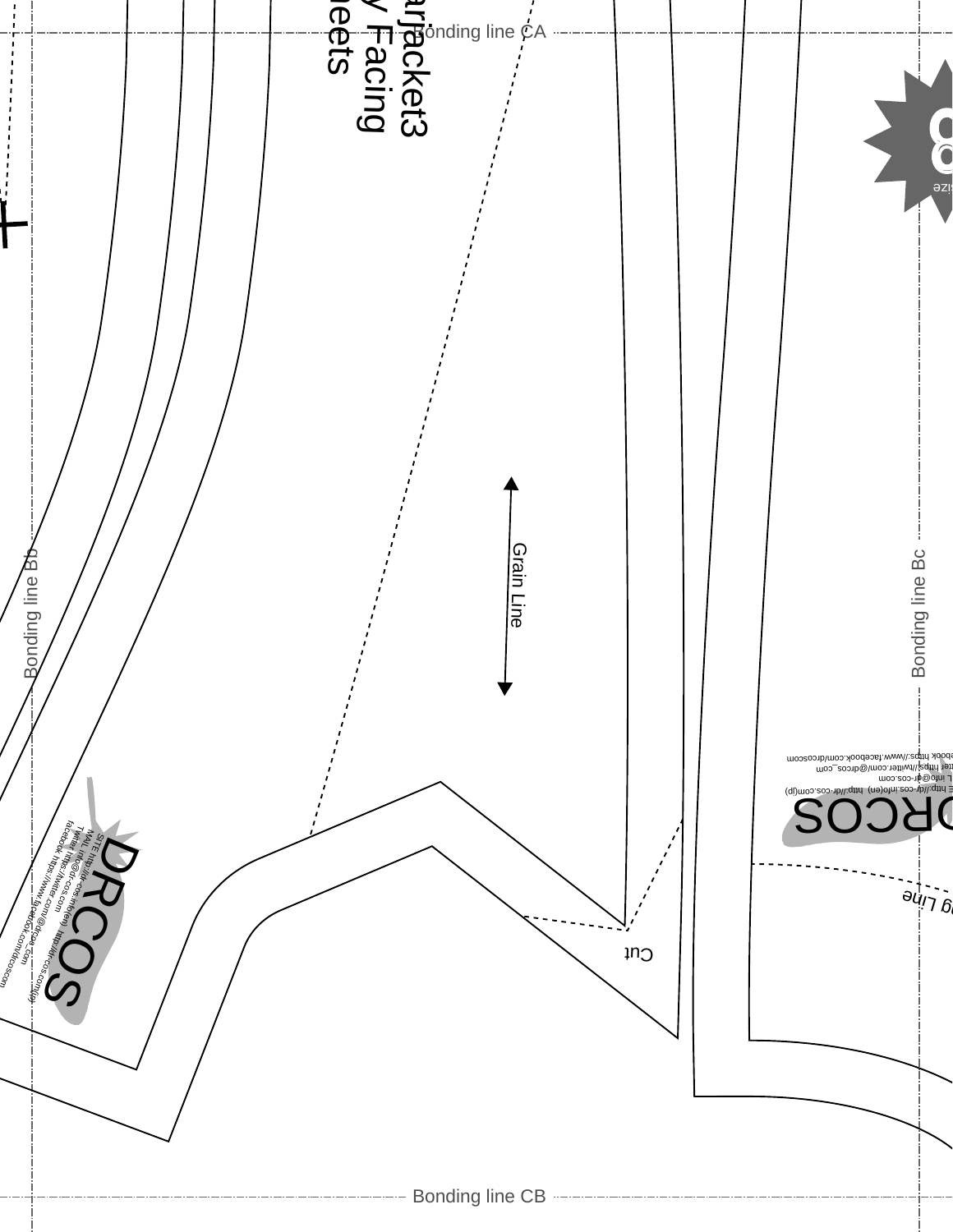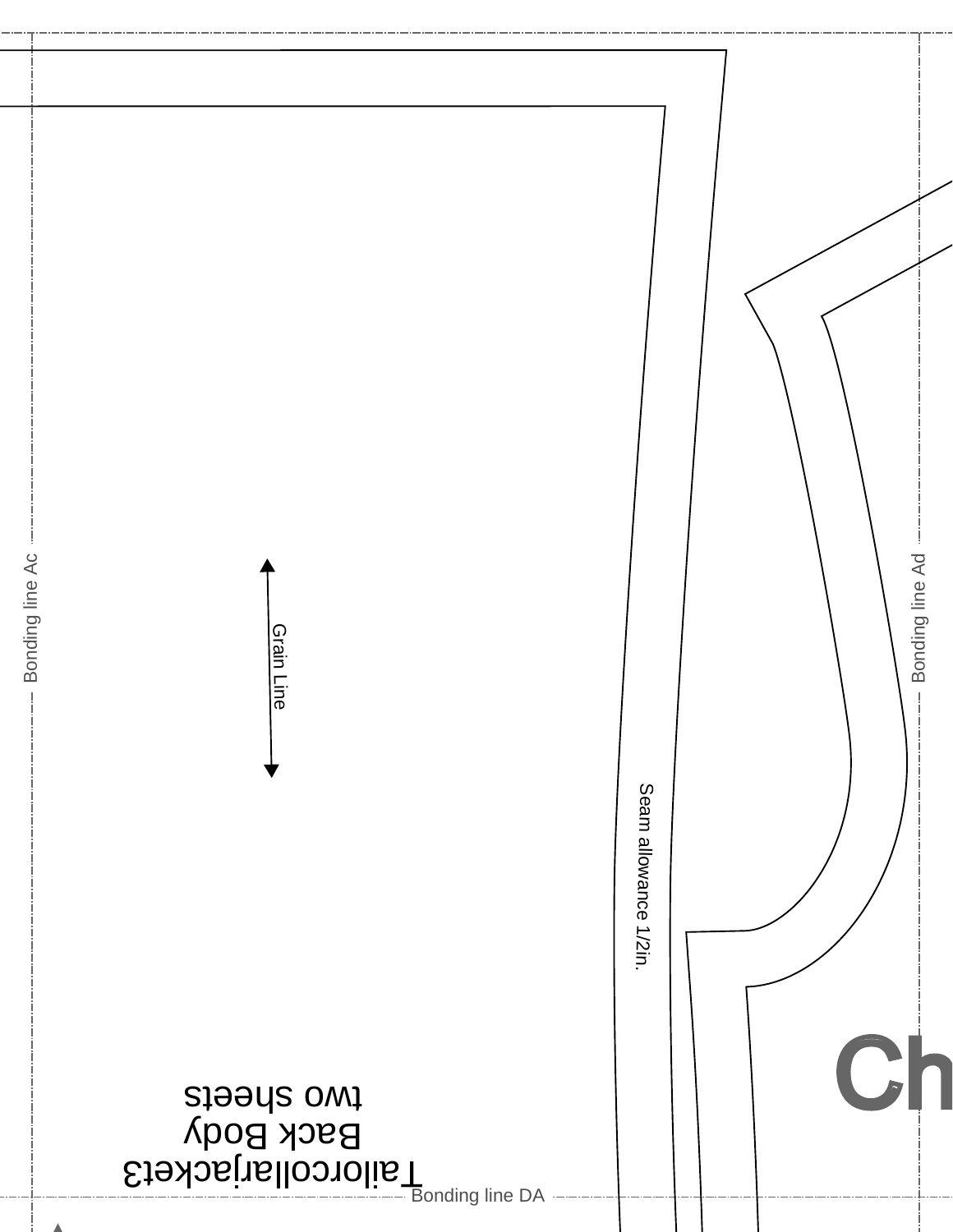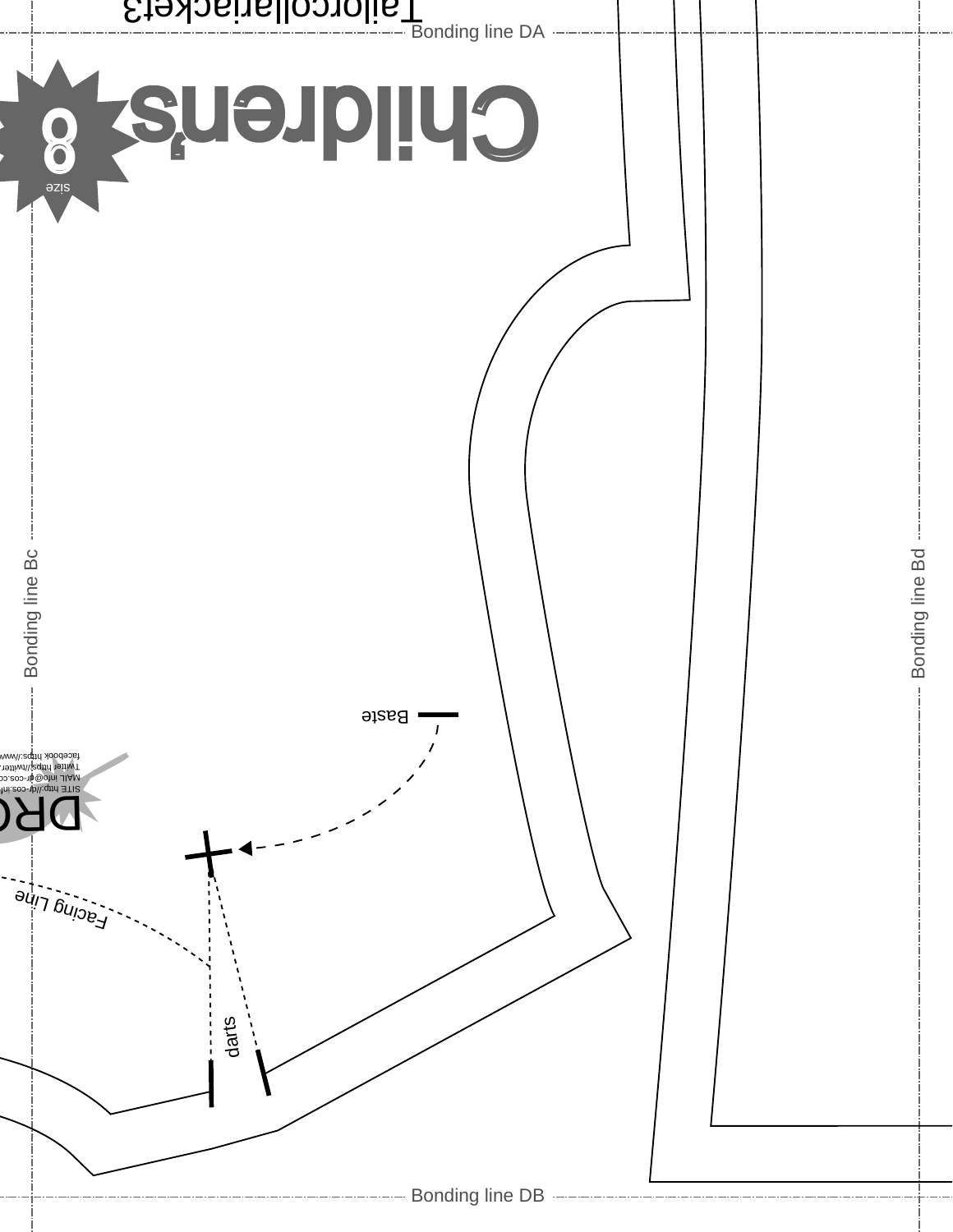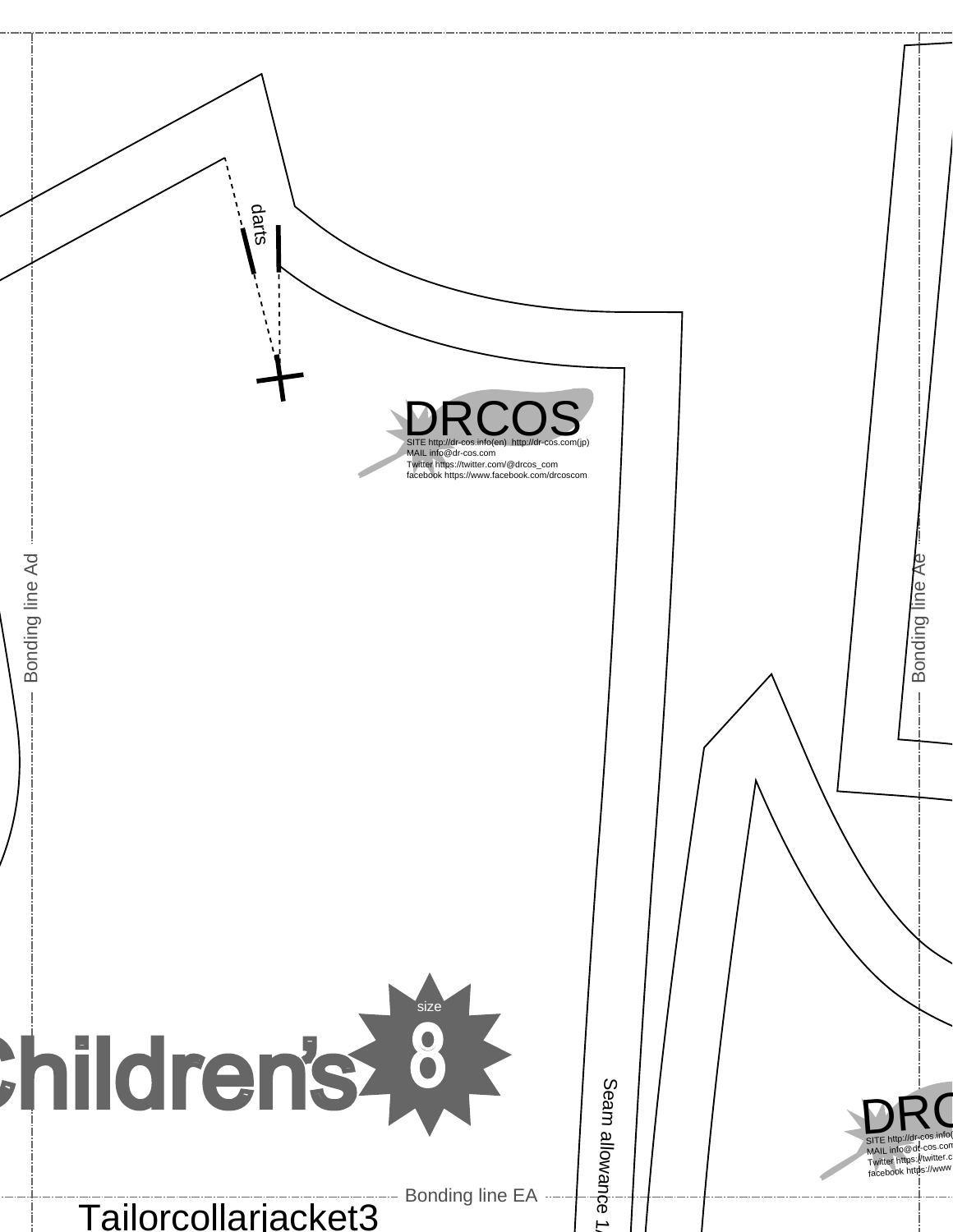|                                                     |                                                        | wanpe  |                      | facebook https://www                                               |
|-----------------------------------------------------|--------------------------------------------------------|--------|----------------------|--------------------------------------------------------------------|
| Tailorcollarjacket3<br>Back Body Side<br>two sheets | Bonding line EA ----                                   | 1/2in. |                      | size<br>Childi                                                     |
| Bonding line Bd<br>Grain Line<br>$\mathbb{L}$       |                                                        |        | Seam allowance 1/2in | Tailorcollar<br>sleev<br>two sh<br>Bonding line Be<br>$\mathbb{L}$ |
|                                                     |                                                        |        |                      |                                                                    |
|                                                     | -------------- Bonding line EB ----------------------- |        |                      |                                                                    |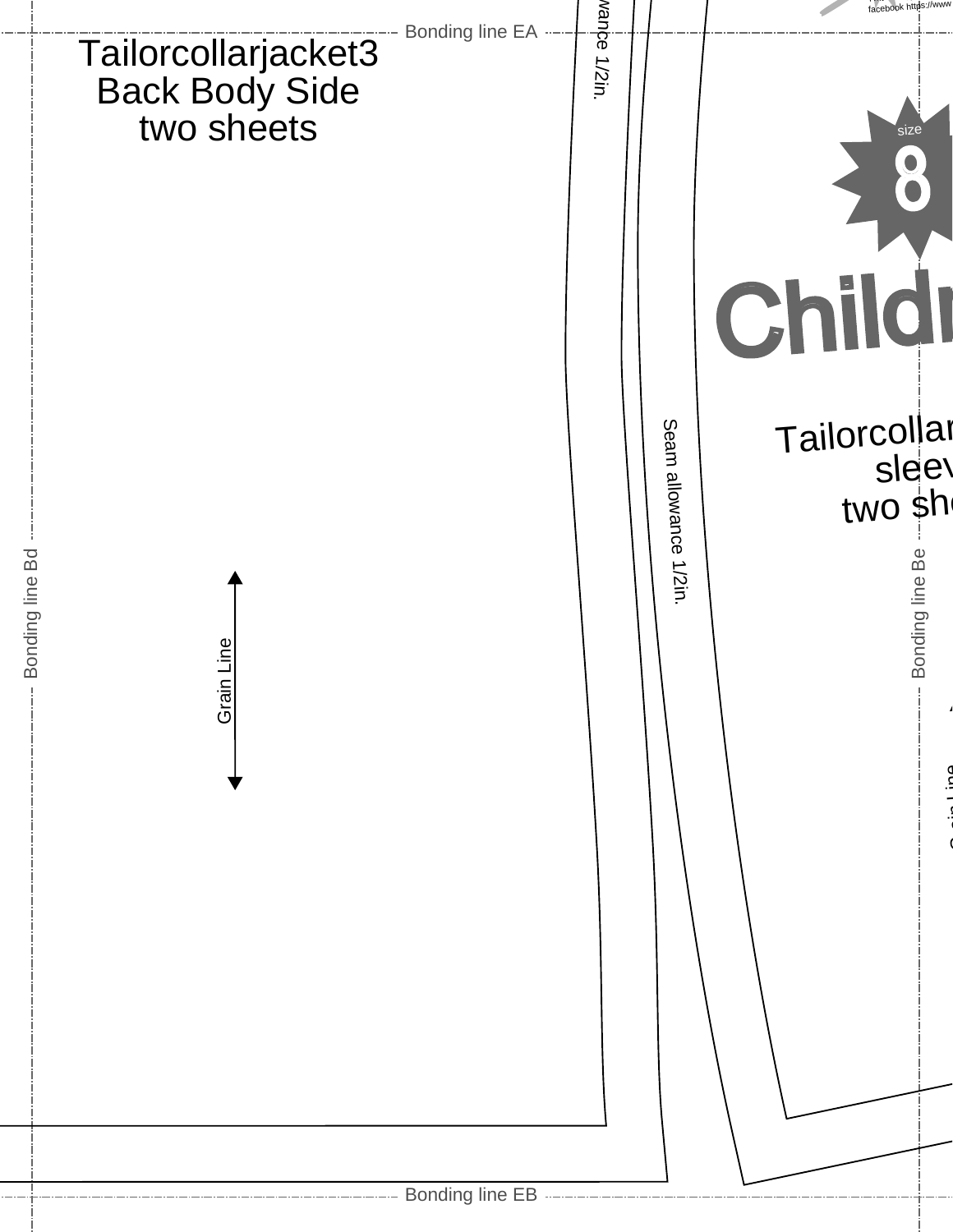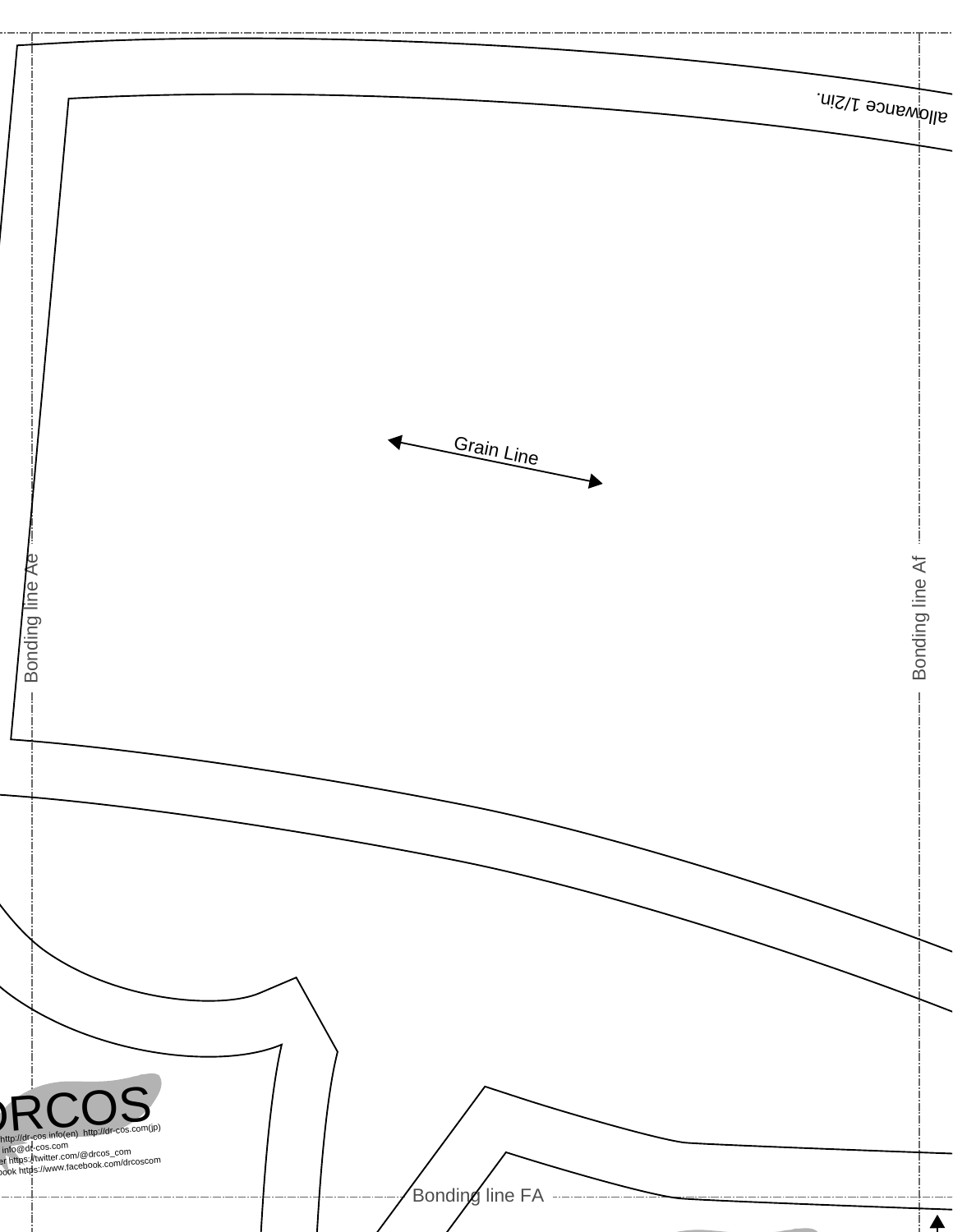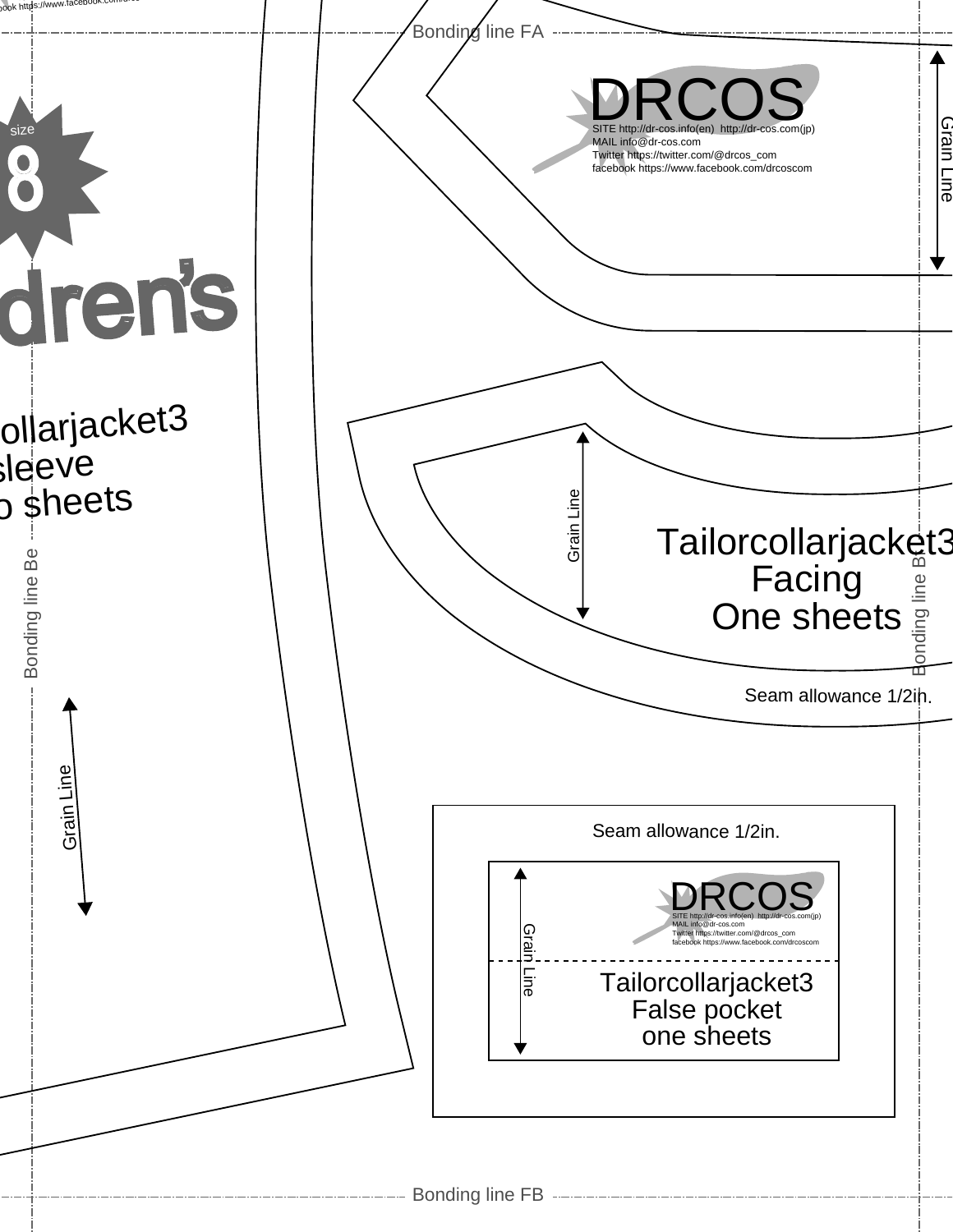